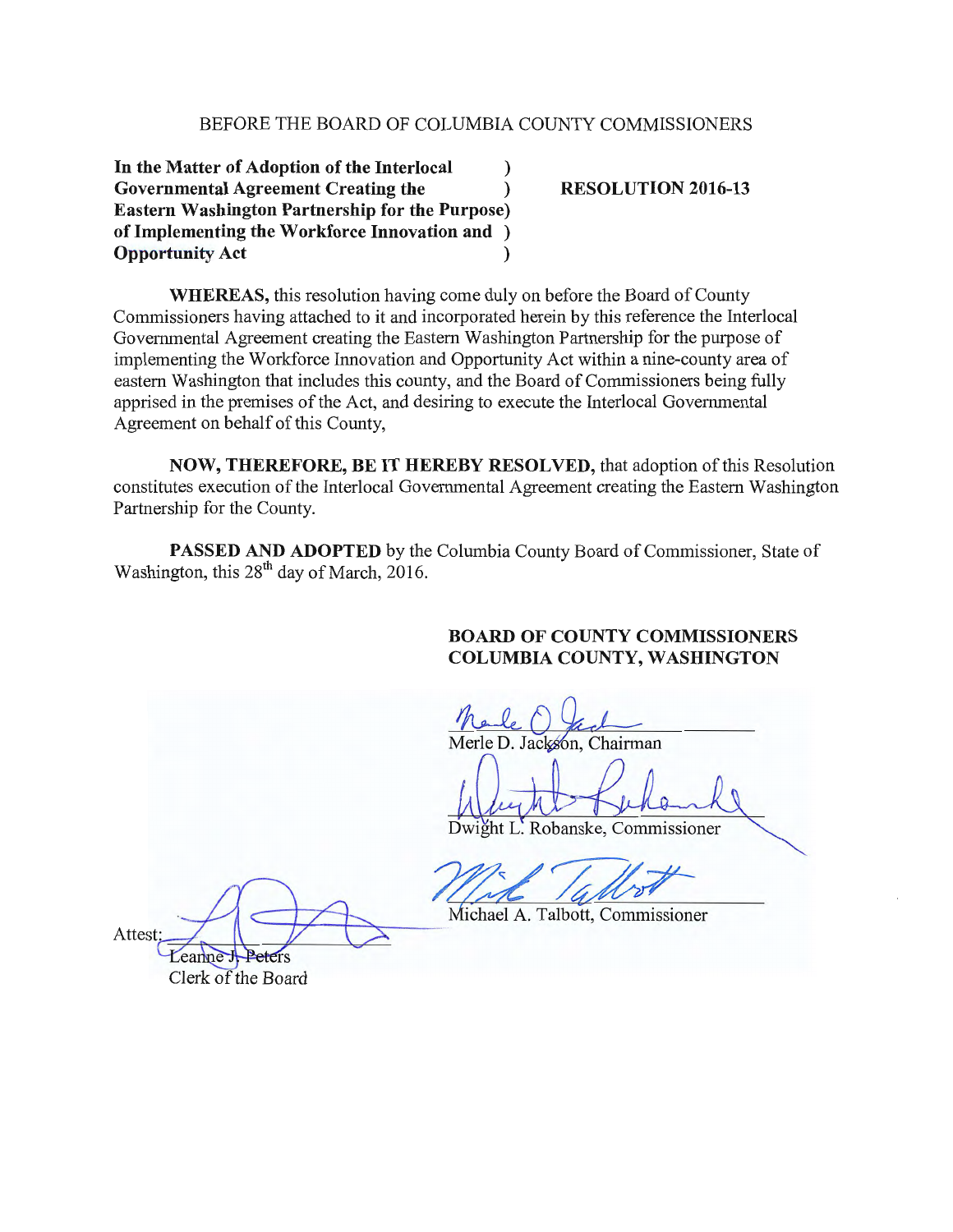## **Eastern Washington Partnership**

320 North Main • Colville WA 99114 • (509) 684-8421

Asotin • Columbia • Ferry • Garfield • Lincoln • Pend Oreille • Stevens • Walla Walla • Whitman

## INTERLOCAL GOVERNMENTAL AGREEMENT CREATING THE EASTERN WASHINGTON PARTNERSHIP

This Agreement made and entered into by and between the Counties of Asotin, Columbia, Ferry, Garfield, Lincoln, Pend Oreille, Stevens, Walla Walla and Whitman, each a political subdivision of the state of Washington, and public agencies under Revised Code of Washington Section 39.34.030, by duly adopted Resolutions of the individual Boards of County Commissioners of each of the Counties authenticated copies of which are attached hereto in execution:

WHEREAS, any power or powers, privileges, or authority capable of exercise by a county of this state may be exercised and jointly enjoyed with any other county or counties as authorized by RCW 39.34.030, and

WHEREAS, any county may, by lawfully adopted resolution, create a public corporation, commission, or authority to administer and execute Federal grants or programs, to receive and administer funds, goods, or services for any lawful public purpose and to limit the liability of such public corporation, commission or authority to the assets and properties of such to prevent recourse to such counties of their assets or credit pursuant to RCW 35.21.730, and

WHEREAS, any public corporation, commission or authority may be granted broad corporate powers pursuant to RCW 35.21.745, and

WHEREAS, the Workforce Innovation and Opportunity Act (hereinafter referred to as the Act) established a program to prepare youth, dislocated workers and adults for entry into the labor force, and

WHEREAS, the Governor of the State of Washington, pursuant to the Act has designated these nine counties, a combination of units of general local government, as a Workforce Development Area (WDA) under the Act, and

WHEREAS, these nine counties desire to exercise their joint implementation responsibility through an entity to be known as the Eastern Washington Partnership,

NOW THEREFORE, each of the nine Counties, by individual Resolution of the Board of Commissioners of each County executes this Interlocal Governmental Agreement, and agrees in exchange for the agreement of each of the nine other counties to create the Eastern Washington Partnership by adoption of the following Articles of Partnership:

**ARTICLE I** Name The name of the municipal corporation created hereby is the Eastern Washington Partnership.

ARTICLE II Duration The Partnership shall have perpetual existence.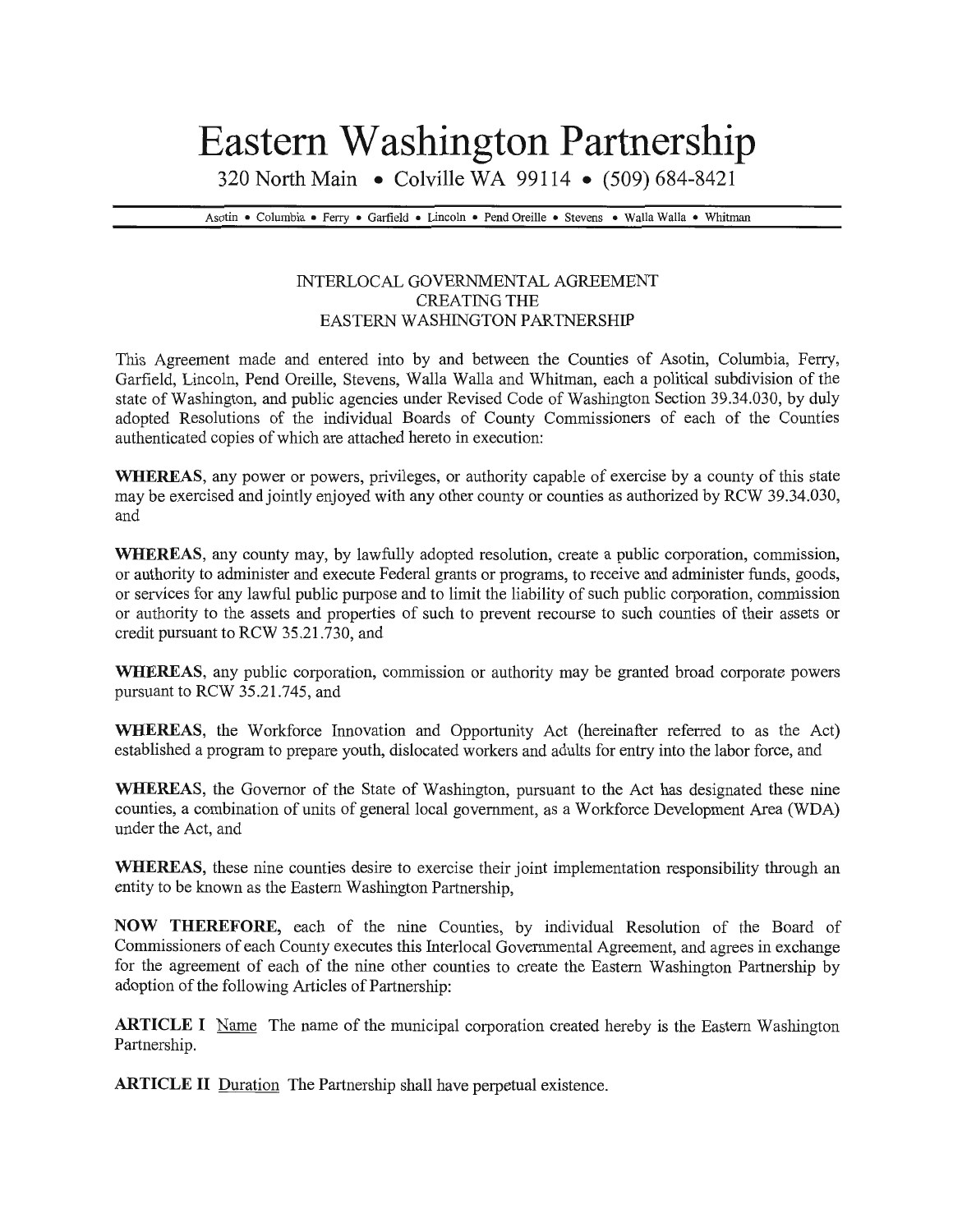**ARTICLE** III Purpose The purpose of the Partnership is to implement the Act within the WDA comprising the nine counties, and to engage in other activities as are consistent therewith.

**ARTICLE** IV Organization The Partnership shall be organized as set forth herein. The principal organizational components shall be a Regional Board, a Workforce Development Council and an administrative entity/grant recipient and planning support entity.

- A) The Regional Board shall be comprised of one County Commissioner appointed in accordance with the procedures of the individual counties by each of the nine counties, for a total of nine members. The Regional Board shall exercise those powers specified in the Act as those of the chief elected official or officials, provided that the Regional Board may elect one or more of their members to exercise some of all of the powers and duties of the chief elected official, or may designate any individual so to act if so permitted by the Act. The Regional Board will prescribe such additional policies, rules and regulations as may be necessary or desirable for the administration of the Act.
- B) The Workforce Development Council (WDC) shall be formed and appointed by the Regional Board. The WDC will be representative of the industrial and demographic composition of the WDA business community. The WDC will not exceed 19 members and will include at least 51 percent private sector business members and representatives from the following: education agencies, vocational/rehabilitation agencies, economic development agencies, labor organizations/ trade councils, community-based organizations, and the public employment service. Council members will be appointed for two years. The WDC shall have a minimum of one representative from each of the nine counties.

The Regional Board in cooperation with the WDC shall establish a youth committee. Members of the youth committee shall include a member or members of the WDC who have a special interest or expertise in youth policy, and may include representatives of youth agencies including juvenile justice organizations with experience relating to youth activities, Job Corps, and others as deemed appropriate by the local board chair and chief local elected official.

- C) The Regional Board shall approve the workforce development strategic plan (or modifications) along with the local WDC and jointly submit such a plan (or modifications) to the Governor for approval, and carry out other responsibilities in accordance with their agreement with the local WDC. The designation of the administrative organizational structure, which includes the selection of organization(s) responsible for the administration, Workforce Development Council planning support, service provider selection, contract management, and grant recipient will be specified in the agreement between the Regional Board and the Workforce Development Council.
- D) The Regional Board along with the Workforce Development Council will designate, certify, and develop memoranda of understanding with one-stop operators, negotiate local performance standards with the State, approve the WDC budget and provide oversight of the local system, develop policy on a voucher system for job seekers and consumer reports, and select the adult, dislocated worker and youth programs service providers. The Regional Board shall name a chief local elected official who has the authority to sign for all counties.

**ARTICLE** V Limitation of Liability and Indemnity The liability of the Partnership shall be limited per RCW 35.21.750 to the assets and properties held in its own name or held for its exclusive use and benefit, and no creditor or other person shall have any right of action against the nine counties, or any of them, for any liability incurred by the Partnership.